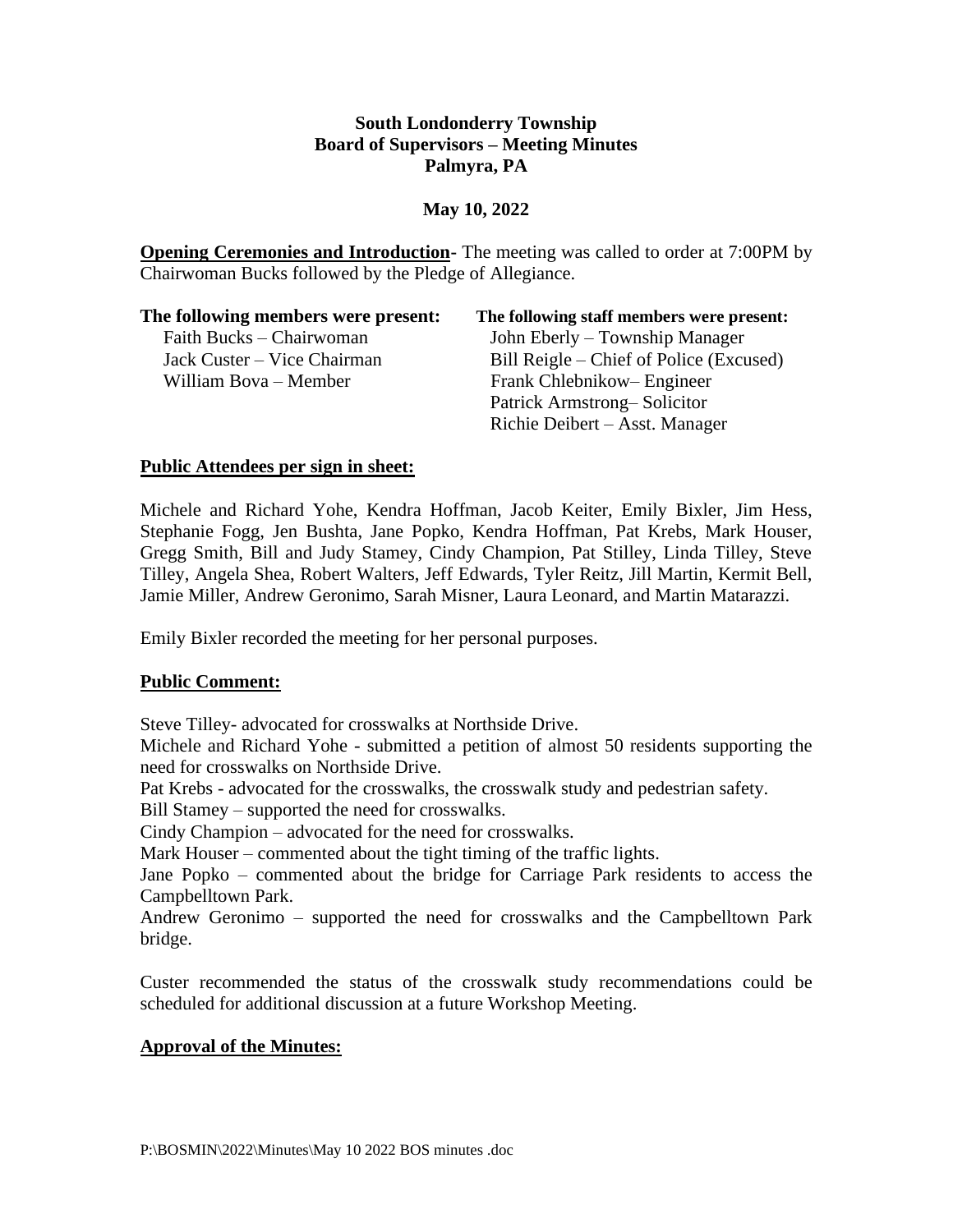A motion was made by Custer, seconded by Bova to approve the April 12, 2022 Board of Supervisors – Meeting Minutes. Motion carried.

A motion was made by Custer, seconded by Bova to approve the April 27, 2022 Board of Supervisors Workshop – Meeting Minutes. Motion carried.

A motion was made by Custer, seconded by Bova to approve the Bill and Payroll Lists from 08 & 09-2022. Motion carried.

#### **Reports:**

Manager's Report- The paving project for East Patrick Road is expected to take place the week of May 17, 2022. Eberly reported the Lingle Road project has now been bumped from 2024 to being completed in 2025, according to PennDOT. He also wished to thank the Palmyra Lion's Club for their donation of a recycled bench to the Township. Eberly provided Right to Know efforts on requests/appeals for the past month.

Zoning Report- Chlebnikow reported that he continues to work with the Assistant Manager as he is taking on more of the Zoning activities. This will enable Chlebnikow to shift his focus to the Zoning Ordinance updates.

Solicitor's Report – No report, but announced the Board will need to go into Executive Session after the Board meeting to discuss a personnel and legal matters.

#### Other Reports-

Monthly reports were provided for the Police Department, Sewer Authority, Palmyra Library, Historical Commission, Palmyra Parks and Recreational Program, First Aid & Safety Patrol, Campbelltown and the Lawn Fire Companies.

#### **Special Presentation:**

Angela Shea, Garcia Garman & Shea, PC reviewed the 2021 Annual Audit Report and Financial Statements for South Londonderry Township. No material findings were found, and the Township continues to be in a strong financial position.

#### **Old Business:**

Discussion was held regarding the quotes for Cyber Insurance for the Township. Rob Walters, Executive Imaging and Jeff Edwards, Bowman Insurance attended and provided insight into what the services/safeguards/etc. would provide to the Township. Walter's stated that Executive Imaging already provided \$1M coverage on behalf of the Township. Buck's asked that Edwards and Walter's confirm the details of the coverage and get back to the Township if additional action is warranted.